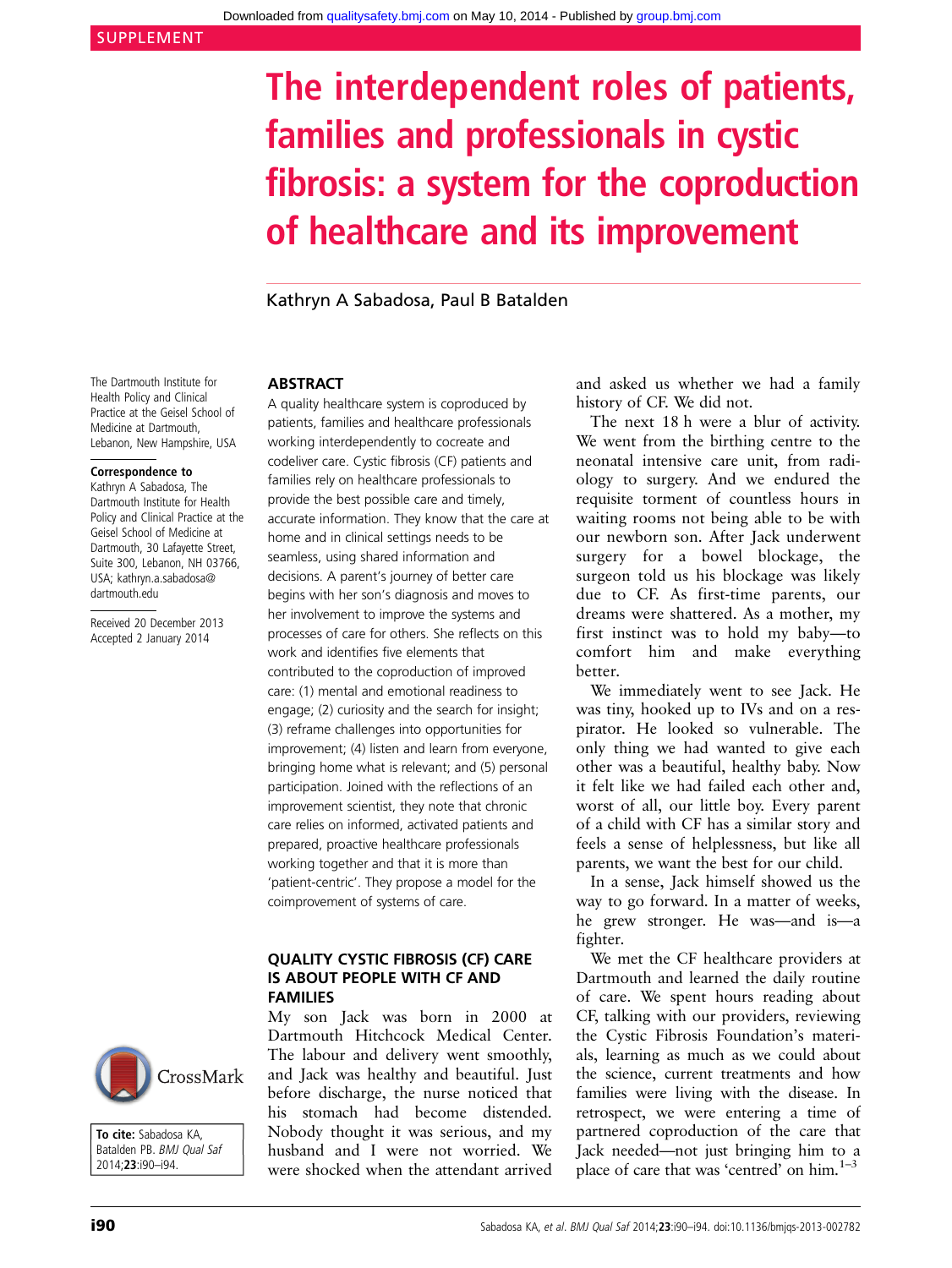## OPPORTUNITIES FOR SHARED LEARNING: PATIENTS, FAMILIES AND PROVIDERS

The more we learned, the more questions we had: Was our centre a good centre, did it provide the best care? How were the standards of care set and evaluated? How were the data collected at every visit being used to help children with CF? It became evident in our interactions with the healthcare system that all participants, including us, had to learn about Jack's best possible care and its continuous improvement.

Shortly after Jack's third birthday, I joined Gerald O'Connor, Ph.D., D.Sc., and Hebe Quinton, M.S., at Dartmouth as a quality improvement (QI) programme manager for the Northern New England CF Consortium (NNECFC).<sup>4</sup> I had worked with Gerry for 3 years as an analyst with the Northern New England Cardiovascular Disease Study Group.<sup>5</sup> Gerry and Hebe were engaged on behalf of the Foundation to analyse data collected in the CF Patient Registry to be shared annually with the wider CF community, both caregivers and the general public.<sup>6</sup> They created displays that helped people 'see' the variation among centres in important medical outcomes.<sup>7</sup> They also characterised the survival implications of the centre variations and helped the Foundation identify where an 'achievable benefit' had not been achieved.

Gerry strongly believed that variation in outcomes data provided an opportunity for learning, not judging. Working with members of the NNECFC, he promoted data transparency among the consortium's five centres to reveal the variation in practice as an opportunity to learn from one another. Gerry's mentorship had a profound effect on me, both as a firsttime parent trying to sort out how to ensure the best possible care for my child and as a professional working side by side with CF care providers from various centres.

Working with Gerry and the NNECFC helped me appreciate care delivery from the provider's perspective and the challenges of improving care in a constrained system. I gained the patience to see care improvement as a process that involves listening to and considering all points of view and testing ideas and measuring their impact.

I remember Gerry's insightful comment when we were reviewing the centre-level variation for nutritional outcomes: "A calorie in Boise, Idaho, should work the same as a calorie in Burlington, Vermont. With the science we have in hand and QI methods, we can achieve more. We need to learn from one another how to make those calories count for every child." I was very grateful to be part of such a trusting and respectful community, all working towards the same end: better care and health for individuals with CF.

### A VISION OF EXEMPLARY CF CARE

In October 2003, I went to my first North American CF Conference (NACFC) in Anaheim, California,

where I was introduced to the Foundation's leadership and attended plenaries, symposia and workshops. I also accompanied Gerry at planning meetings focused on implementing the Foundation's national QI initiative, Accelerating the Rate of Improvement in CF Care. Written with input from CF centre clinicians and healthcare improvement experts Donald Berwick, M.D., Brent James, M.D., M. Stat., and Paul Batalden, M.D., the initiative's purpose was to close performance gaps as a means of improving the quality and length of life for individuals with CF.

Important questions were raised at these meetings, and I began to think deeper about my roles as a parent and a professional. Do healthcare professionals see themselves as responsible for the outcomes at their centres, and are they ready to work aggressively on their care processes? What is the role of parents and patients in driving performance? Patients and families should know about the variation in performance—but how, and who should tell them? If patients and families knew that care was better elsewhere, would they leave their usual places of care?

I left the conference with a deeper understanding of the issues on many different fronts. First, that we my husband, Jack and I—were the most important members of Jack's care team. I was in awe of the thousands of scientists, researchers and healthcare professionals at NACFC and the Foundation's programmes and infrastructure. But my experience in Anaheim confirmed for me that while the search for a cure continued, it was important to maximise the current treatments and therapies every day to give our son the best chance of a long and healthy life.

Second, the Foundation's leadership was committed to pursuing exemplary care at all centres with help from our team at Dartmouth. The meetings I attended with Foundation leaders were thoughtful and frank. There was a sense of urgency about the need to truly accelerate improvement across the entire network of care centres.

Lastly, I had a personal desire to build on my experiences with the NNECFC and bring the same level of trust, respect and perspective to the activities of the national initiative.

# ACCELERATING CHANGE AND TRANSFORMING CF CARE DELIVERY

In early 2004, my role with the NNECFC had evolved to include supporting the Foundation's national efforts. I was actively participating in the ongoing improvement work among New England centres and in the planning for a national learning collaborative (to be facilitated by Dartmouth). I was also taking part in discussions regarding national data transparency and public reporting.

Keeping pace with the national improvement work, the New Hampshire centre began to organise an advisory council to bring patients, families and care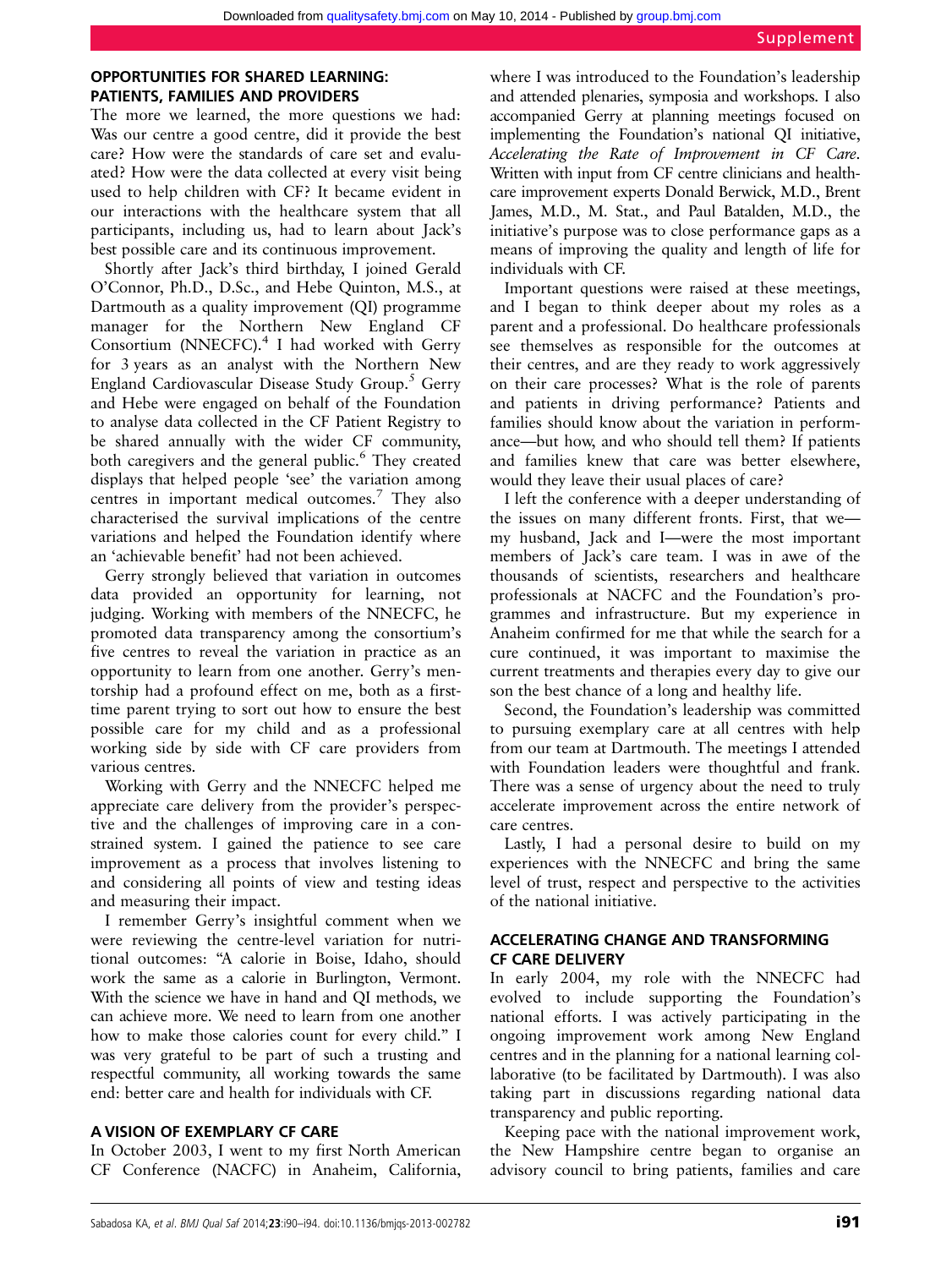#### Supplement

providers together to plan QI projects. Part of this work involved testing the notion of sharing data and improving care as partners. The first meetings were difficult as the providers, patients and families sat across from each other in unfamiliar roles. The care team had some trepidation that the meetings might consist of one-sided demands and lead to fingerpointing, while patients and families looked through pages of documents and tried to get up to speed on many new terms and concepts.

Adults with CF were most eager to tackle issues relating to inpatient admissions and care processes, some of which were beyond the reach of CF healthcare providers. Sorting out the complexities and tensions of working as a team taught me many valuable lessons and challenged me to reflect on improving care from an adult's point of view, which I was learning involved a lifetime of experiences in a fragmented healthcare system.

To inform the planning efforts, I took a course at Dartmouth with Paul Batalden, M.D., called 'The Continual Improvement of Health Care'. I was introduced to the underpinnings of many of the national reports, $8-10$  studied the models of various healthcare improvement institutions $11$  and spent countless hours reconciling what I was learning in the classroom with my personal experiences on the frontlines of CF care. Paul was very generous with his time and walked me through a model of improvement (Clinical Microsystems, defined as small groups of people who work together on a regular basis to provide care to discrete subpopulations including the patients) that made sense within my experience of CF care. I was also introduced to Eugene Nelson, D.Sc., M.P.H., and Marjorie Godfrey, Ph.D., and their work with Paul to develop Clinical Microsystems.<sup>12</sup> We met periodically, exchanging ideas and thinking through the application of Microsystems to CF care, wrangling over relevant CF examples and carefully considering the processes and people involved in care delivery.

In late 2004, Margie, Gene and I were invited by the Foundation to serve as instructors for the Learning and Leadership Collaborative (LLC), offering a yearlong QI learning programme for 12 CF care centres and helping develop Quality Coaches—CF healthcare professionals trained in QI methods. My experience with the LLC solidified for me that improvement is about people and it is personal. To create the conditions for organisational improvement, you need to start with people and emphasise the things they can do to make a difference.

At the close of 2004, three important milestones marked the transformation of CF care for me: a plenary session at the NACFC featured a physician and parent speaking about their experience working together as equal partners to improve CF care; the New Yorker published an article about how sharing data with patients and families could change the

dynamics of improving healthcare; and the Foundation committed to publically reporting centrespecific outcomes. Looking to promote the idea of patients as improvement partners and highlight the work Cincinnati Children's under a grant from the Robert Wood Johnson Foundation, the Foundation invited Cincinnati's CF centre director, James Acton, M.D., the mother of a child with CF, Honor Page, and Paul Batalden, M.D. to give a keynote plenary session at NACFC in St. Louis. Their presentation, 'It's All About Annie', described what it means to put the patient at the centre; what is involved in the actual redesign of care; and what conversations, promises and forgiveness were necessary if everyone worked toward the shared goal of 'getting it right for Annie's health and well-being'.

Around the same time, the New Yorker magazine published a widely read article, 'The Bell Curve', by Atul Gawande, who also wrote about Annie Page as he described the important set of dynamics when patients and professionals begin to have real conversations about data and system performance in healthcare. And, lastly, the Foundation announced the formation of a committee of CF clinicians, parents and biostatisticians to explore case-mix adjustment and public reporting of centre-specific data from the Patient Registry by 2006.

Making centre data publicly available was a controversial topic for many care providers despite regular updates with directors and calls for input and feedback. I participated in the first public meetings to review our centre's data and attended a few other centre meetings in New England. These meetings were heartily attended by centre leaders and healthcare professionals and many parents and partners of adults with CF. Across the board, participants' reaction was very straightforward: "Thank you for showing us where we are today. Now, let's figure out how to get better." It was a joy to hear that people from the CF community embraced these results with honour and courage, a response that reflects in part the CF Foundation's leadership in creating a culture of learning, which, in the long run, will benefit those who are living with CF and their families.

Over the next few years, participation of parents and individuals with CF continued to grow. In 2007, the CF Foundation expanded the Patient Registry information and QI resources for patients and families on its website. It also added improving care and engaging patients and families to its accreditation standards for care centres. Today, all Foundation-accredited centres routinely report improvement aims and process and outcome data over time, and they outline activities of patients and families serving as members of the improvement team or as advisors to centre improvement efforts. The Foundation also invited patients and families to join its clinical care guidelines committees. Convening with healthcare providers, patients and families to review the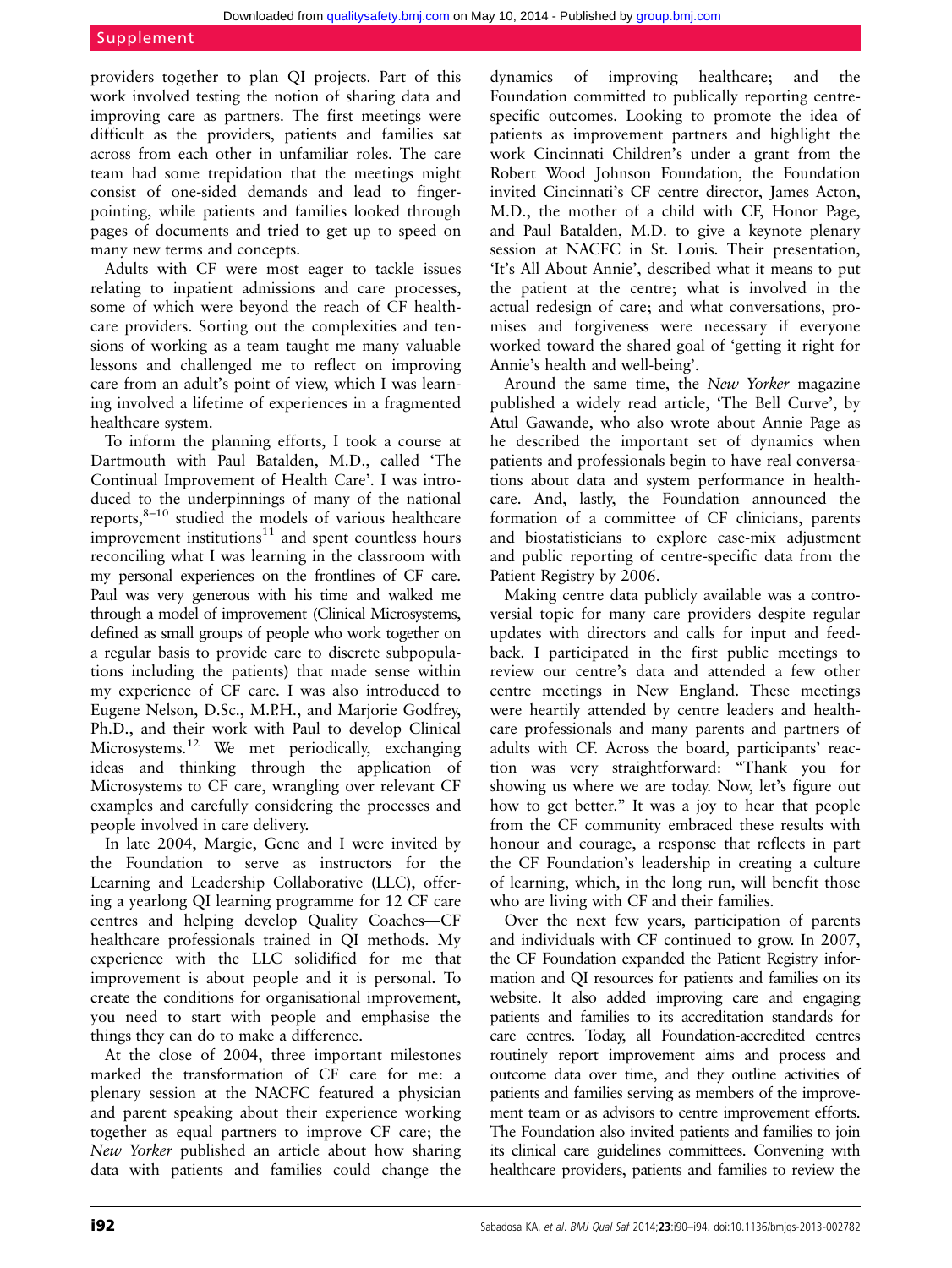evidence and debate the merit and grading of clinical care recommendations.

In 2010, the Foundation commissioned the development of a national patient and family experience of care survey.<sup>13</sup> The national survey is currently embedded in the accreditation process, and data reports are shared with the centre and Foundation leaders. In addition, the Foundation organised a Saturday Advisory Track at NACFC to further engage patients and families to reflect on how to improve their care experience and learn more about CF with their healthcare providers. Engaging healthcare professionals, patients and families is at the core of continuous QI —finding ways to stimulate learning and growth.

# ENTERING ADULTHOOD: FORGING NEW PARTNERSHIPS AS A PATIENT AND FAMILY

Today, nearly half of all people with CF are age 18 years or older. Jack is now 13 and by all measures an adolescent. He is a healthy, active young man, who has a deep love of running and Nordic skiing and blushes at the mention of a special girl in his class. He is learning to take care of himself and talk with his healthcare providers in his own words, telling them what he does every day, how many times he does it and why he is doing it.

Jack now meets with his providers alone during clinic visits. He shares with us a summary of what was said, any changes to his treatments and his plan of care. As he matures, we will hand off more responsibility to him, such as scheduling appointments and navigating refills and insurance. As an adult, Jack will make his own decisions. We, his family, friends and healthcare providers, will be involved to the extent that he desires: he will truly be the leader of his care team.

As a parent and a professional, I want a system that is safe and reliable—the right care at the right time and a healthcare journey that is uninterrupted. I want the years of collective knowledge of Jack's goals, preferences and values, along with his medical history, to be part of the system, not fragments pieced together by each provider or caregiver. I want a system that continues to embrace and engage in continual improvement and strives for benchmark performance.

Over the past decade, I have had the honour to visit many centres and meet with healthcare providers, patients and families and work with them to help improve their processes of care. I have also brought many of their lessons home to my own centre and to my family (table 1).

# COPRODUCING AND THE IMPROVEMENT OF CF CARE: AN IMPROVEMENT SCIENTIST'S PERSPECTIVE

Kathy and I participated in the same effort to improve CF care. We each brought many years of observation and reflective practice: Kathy with her experience as a parent, caregiver and improver for more than a decade, and my experience as a physician, teacher and improver for more than three decades.

My invitation to get involved as an improvement scientist came from Gerry O'Connor, Ph.D., D.Sc., the passionate improvement innovator in CF. His analysis of the data had revealed substantial variation in care across the centres. He knew that those undesirably varied outcomes came from unwanted and unnecessarily variable care processes and systems. His question to me was, "How can we build a shared understanding of the situation and get the cooperation needed to act and change?"

Gerry and his improvement science colleagues began by bringing CF leaders together to create the shared purpose of using this data and these insights about the variation in care together with the emerging science of improving healthcare for the improvement and redesign of CF care. Their leadership invited Kathy and the whole CF community to join the effort.

The care of patients with CF requires the interdependent cooperative work of patients, parents, families and the health professionals who have specialised in one or more aspects of the disease. This coproduction of care involves much more than a shared aim to put the patient 'at the centre'. It actually requires capabilities of the patient and family and the clinical professionals for the 'coproduction' of good care. These capabilities come together in a trusting relationship to produce their effect.

In this case, the 'coproduction' was not limited to the provision of care. The interdependent work

Table 1 Five elements that lead to activating patients, families and professionals for the coproduction of improved care

| Readiness           | Be ready mentally and emotionally to engage in improving care. Realise that the ability to engage may change over time as the<br>challenges of living with a chronic disease change                                                           |
|---------------------|-----------------------------------------------------------------------------------------------------------------------------------------------------------------------------------------------------------------------------------------------|
| Curiosity           | Ask questions and seek answers. Identify sources of trustworthy information that include professionals, parents and people living with<br>the disease                                                                                         |
| Reframe             | Turn challenges into opportunities for learning and improvement. Practice seeing situations from various points of view, looking for ways<br>to identify possibilities and resources for improvement rather than barriers and people to blame |
| Listen and<br>learn | Seek out new knowledge and ideas. Listen and learn from the experiences of others, bringing the best ideas home for testing, trial and<br>adaptation for local improvement                                                                    |
| Participate         | Be present and personally participate. Improvement is a team effort and takes time and commitment to see measured results                                                                                                                     |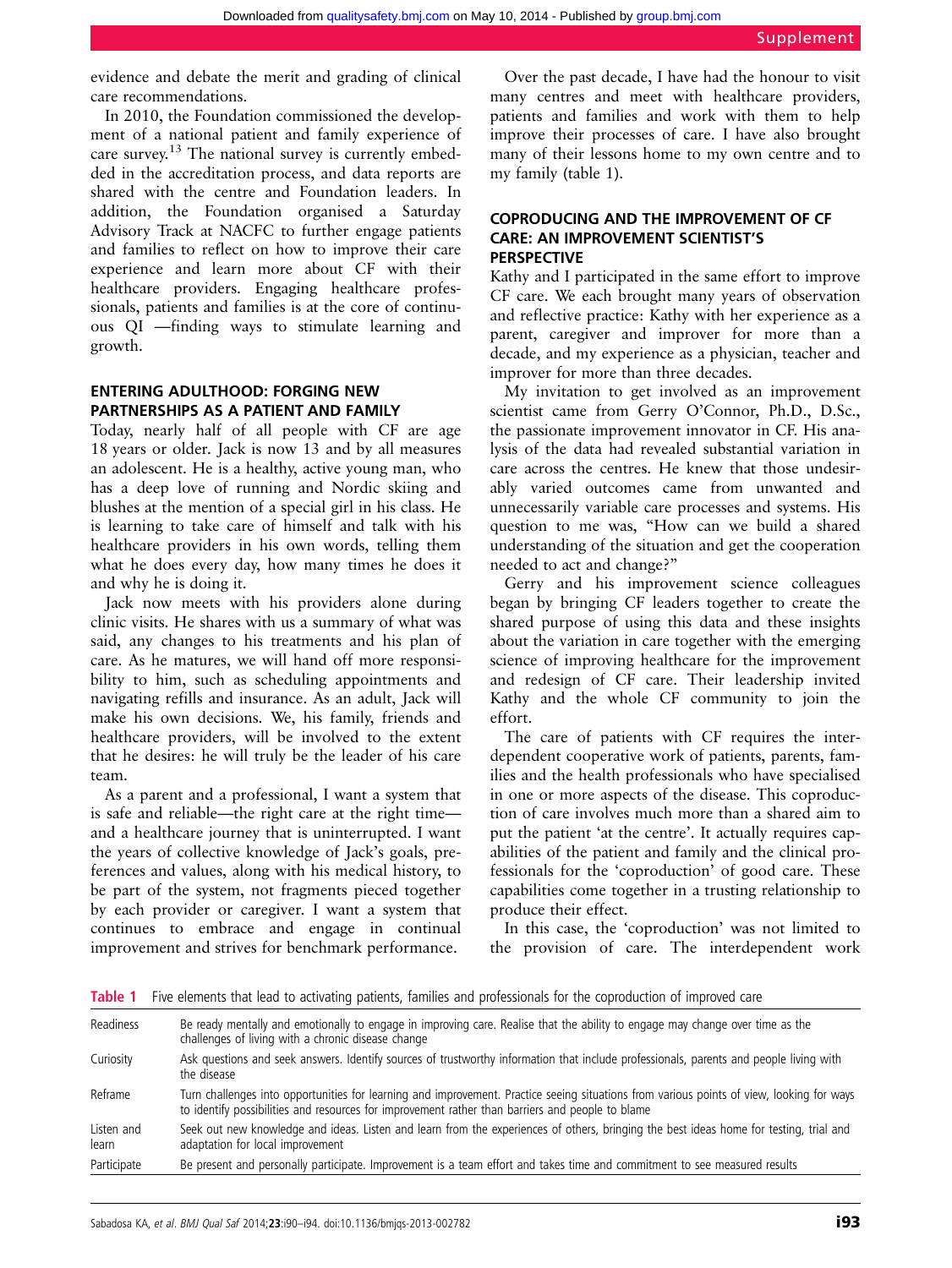extended to the improvement of care. Like the coproduction of good care, the coproduction of good improvement requires attention to the elements described above. When patients and families become involved in coproducing the improvement of care, they bring insights from their daily realities of CF care. When improvement is coproduced, improvement professionals, care system leaders and patients work together towards the realisation of a shared aim.

Along this journey to improved CF care, several things became evident to me:

- 1. The care of a person with CF is not a soloist undertaking. Small systems consisting of those patients, their families and the variety of health professionals involved are the basic building blocks of CF healthcare.
- 2. 'Patient-centred care' in good CF care really means 'coproduced care'. The child with CF has parents and others immediately involved every day in creating their care. Helpful professionals are key, but the execution of the care plans is in the patient's and family's domain. As the child with CF becomes an adolescent and an adult with CF, the systems change, but the reality of coproduced care remains. We have a lot more to learn about the capabilities needed by both patients and professionals seeking to coproduce healthcare. The CF experience offers important lessons for all.
- 3. Data can inspire better quality. Centres submitting and experts analysing data offer insight into the patterns and variation of care. When that information becomes widely understandable and transparent, it allows the generation of action and change.
- 4. Systematic efforts to design and test changes in healthcare can produce favourable desired results while simultaneously contributing to the emerging science, art, pedagogy and practice of healthcare improvement. This work has already informed the models, methods, analytics, leadership and teaching of countless others. This supplement will invite the attention of many others to the phenomenon of coproduced care and coproduced improvement of that care.
- 5. The data, the systems, the models, the programmes and the centres are all important elements in CF care and its improvement, but the source of vitality in CF care and in its improvement are the people involved. The patients and families, the professionals, the system leaders and the improvers are all people trying to do their best. Getting them to work together for change takes people like Kathy and Gerry, and many more.

With QI, the CF community seized the opportunity to improve care. It did not shy away from hard questions or from parents. Instead, by parents, clinical professionals, CF Foundation leaders and improvement scientists working together, they have been able to unleash a movement that is owned and driven by the community. For those of us who have had the privilege of contributing to and learning from this improvement effort, we have had the joy of seeing care get better and are full of hope as the next decade unfolds.

Contributors Both authors contributed to the writing of this manuscript.

#### Competing interests None.

Provenance and peer review Not commissioned; externally peer reviewed.

#### **REFERENCES**

- 1 Edgren L. Co-production—an approach to cardiac rehabilitation from a service management perspective. J Nurs Manag 1998;6:77–85.
- 2 Hyde P, Davies HTO. Service design, culture and performance: Collusion and co-production in health care. Hum Relat 2004;57:1407–26.
- 3 Boye N. Co-production of Health enabled by next generation personal health systems. Stud Health Technol Inform 2012;177:52–8.
- 4 Northern New England Cystic Fibrosis Consortium. 2013. http://www.nnecfc.org (accessed 28 Aug 2013).
- 5 Northern New England Cardiovascular Disease Study Group. 2013. http://www.nnecdsg.org (accessed 29 Aug 2013).
- 6 Cystic Fibrosis Foundation Patient Registry. Cystic Fibrosis Foundation. 2013. http://www.cff.org (accessed 12 Sep 2013).
- 7 Quinton HB, O'Connor GT. Current issues in quality improvement in cystic fibrosis. Clin Chest Med 2007;28:459–72.
- 8 Institute of Medicine (U.S.). Committee on Quality of Health Care in America. Crossing the quality chasm: a new health system for the 21st century. Washington, DC: National Academy Press, 2001.
- Kohn LT, Corrigan J, Donaldson MS. To err is human: building a safer health system. Washington, DC: National Academy Press, 2000.
- 10 IOM committee calls for complete revamping of health care system to achieve better quality. Qual Lett Healthc Lead 2001;13:14–15.
- 11 Batalden PB, Davidoff F. What is "quality improvement" and how can it transform healthcare? Qual Saf Health Care 2007;16:2–3.
- 12 Nelson EC, Batalden PB, Godfrey MM. Quality by design: a clinical microsystems approach. 1st edn. Lebanon, NH, San Francisco: Center for the Evaluative Clinical Sciences at Dartmouth; Jossey-Bass/Wiley, 2007.
- 13 Homa K, Sabadosa KA, Nelson EC, et al. Development and validation of a cystic fibrosis patient and family member experience of care survey. Qual Manag Health Care 2013;22:100–16.